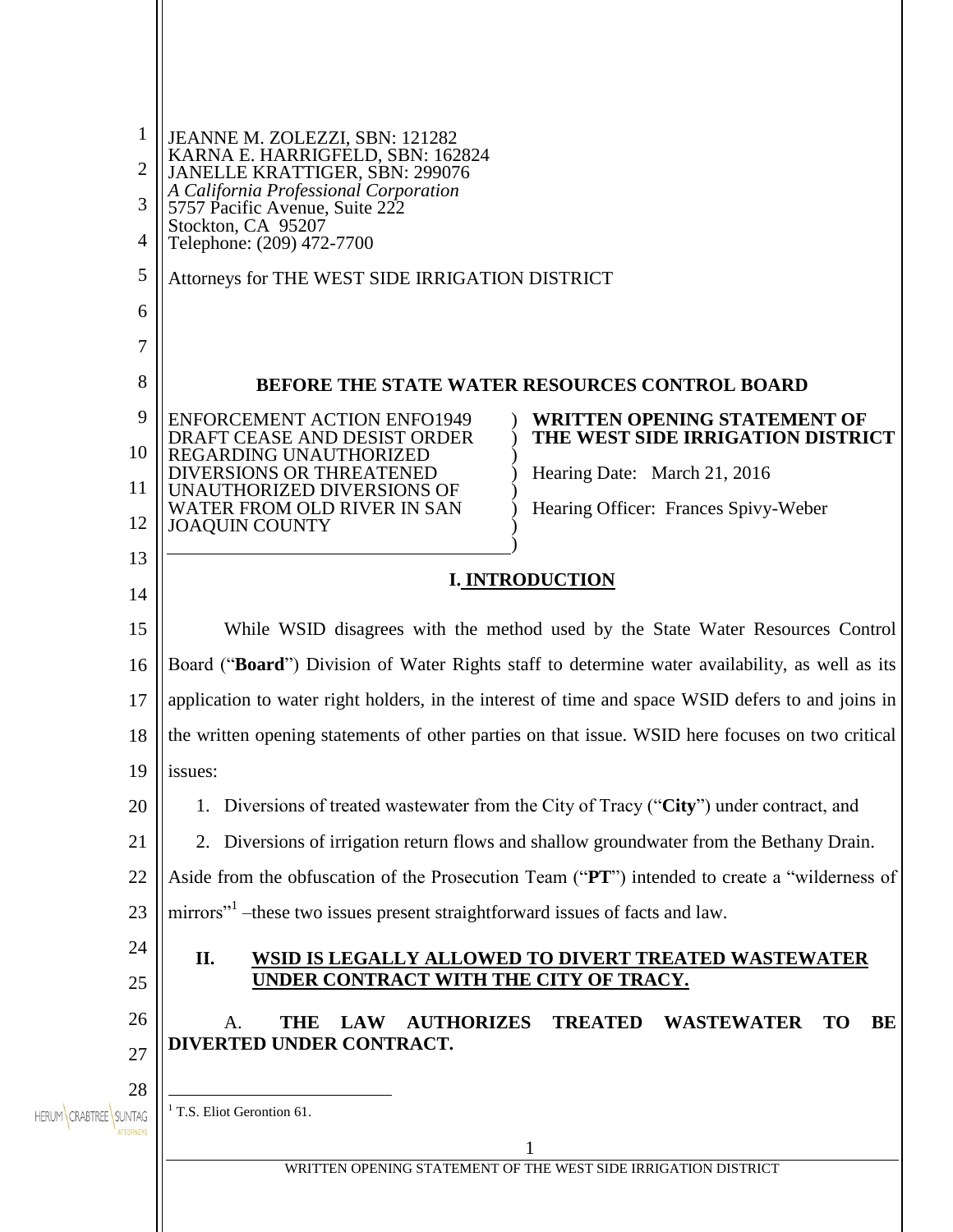| 1                                         | The City holds title to its treated was tewater. Regardless of its original source, the<br>1.                                                                                                              |
|-------------------------------------------|------------------------------------------------------------------------------------------------------------------------------------------------------------------------------------------------------------|
| $\overline{2}$                            | City's treated was tewater was originally appropriated, and is now under the title and control of                                                                                                          |
| 3                                         | Tracy according to Water Code Section $1210^2$ , which fully answers the question posed by this                                                                                                            |
| 4                                         | enforcement action:                                                                                                                                                                                        |
| 5                                         | The owner of a waste water treatment plant operated for the purpose of treating wastes                                                                                                                     |
| 6                                         | from a sanitary sewer system shall hold the exclusive right to the treated waste water as<br>against anyone who has supplied the water discharged into the waste water collection and<br>treatment system" |
| 7                                         |                                                                                                                                                                                                            |
| 8                                         | 2.<br>The City may use Old River to convey its treated was tewater. Water flowing in a                                                                                                                     |
| 9                                         | natural channel is subject to appropriation only if it is not being applied to beneficial use or not                                                                                                       |
| 10                                        | otherwise appropriated. §1201. Expressly excluded from water subject to appropriation is "water                                                                                                            |
| 11                                        | appropriated which has ceased to be put to the useful or beneficial purpose for which it was                                                                                                               |
| 12                                        | appropriated." §1201(c).                                                                                                                                                                                   |
| 13                                        | Is the water in question otherwise appropriated"? Yes it is. Simply stated, when under                                                                                                                     |
| 14                                        | contract with WSID, the City's wastewater continues to be appropriated and not abandoned;                                                                                                                  |
| 15                                        | therefore it is not available to be appropriated in Old River. (See D 1602 at pp. 5-6, citing                                                                                                              |
| 16                                        | Burnett v. Whitesides (1860) 15 Cal. 35. "By conveying the wastewater in Old River under                                                                                                                   |
| 17                                        | contract, the City is not abandoning the water"). A leading treatise explains:                                                                                                                             |
| 18                                        | It is competent for the producer of return flow from foreign water to dispose of the                                                                                                                       |
| 19                                        | same by contract prior to abandonment of the flow. <i>Haun v. De Vaurs</i> (1950) 97<br>Cal.App.2d 841, 844. Appropriative rights that have attached to waters                                             |
| 20                                        | abandoned in the past are not infringed by such acts, for such rights are always<br>subject to the right of the importer to sell or otherwise dispose of the surplus                                       |
| 21                                        | water before abandoning it. If after the termination of the agreement the water is<br>again abandoned, it comes thereupon under the appropriative rights theretofore                                       |
| 22                                        | established.                                                                                                                                                                                               |
| 23                                        | Hutchins, <i>The California Law of Water Rights</i> at p. 400 (bolding added). As a result, the City                                                                                                       |
| 24                                        | has a statutory right to convey treated wastewater water through Old River, and WSID can divert                                                                                                            |
| 25                                        | it under contract at its point of diversion downstream as provided by §7075: "Water which has                                                                                                              |
| 26                                        | been appropriated may be turned into the channel of another stream, mingled with its water, and                                                                                                            |
| 27                                        | then reclaimed; but in reclaiming it the water already appropriated by another shall not be                                                                                                                |
| 28                                        | $2$ All future unidentified code sections refer to the Water Code.                                                                                                                                         |
| HERUM CRABTREE SUNTAG<br><b>ATTORNEYS</b> | $\overline{2}$                                                                                                                                                                                             |
|                                           | WRITTEN OPENING STATEMENT OF THE WEST SIDE IRRIGATION DISTRICT                                                                                                                                             |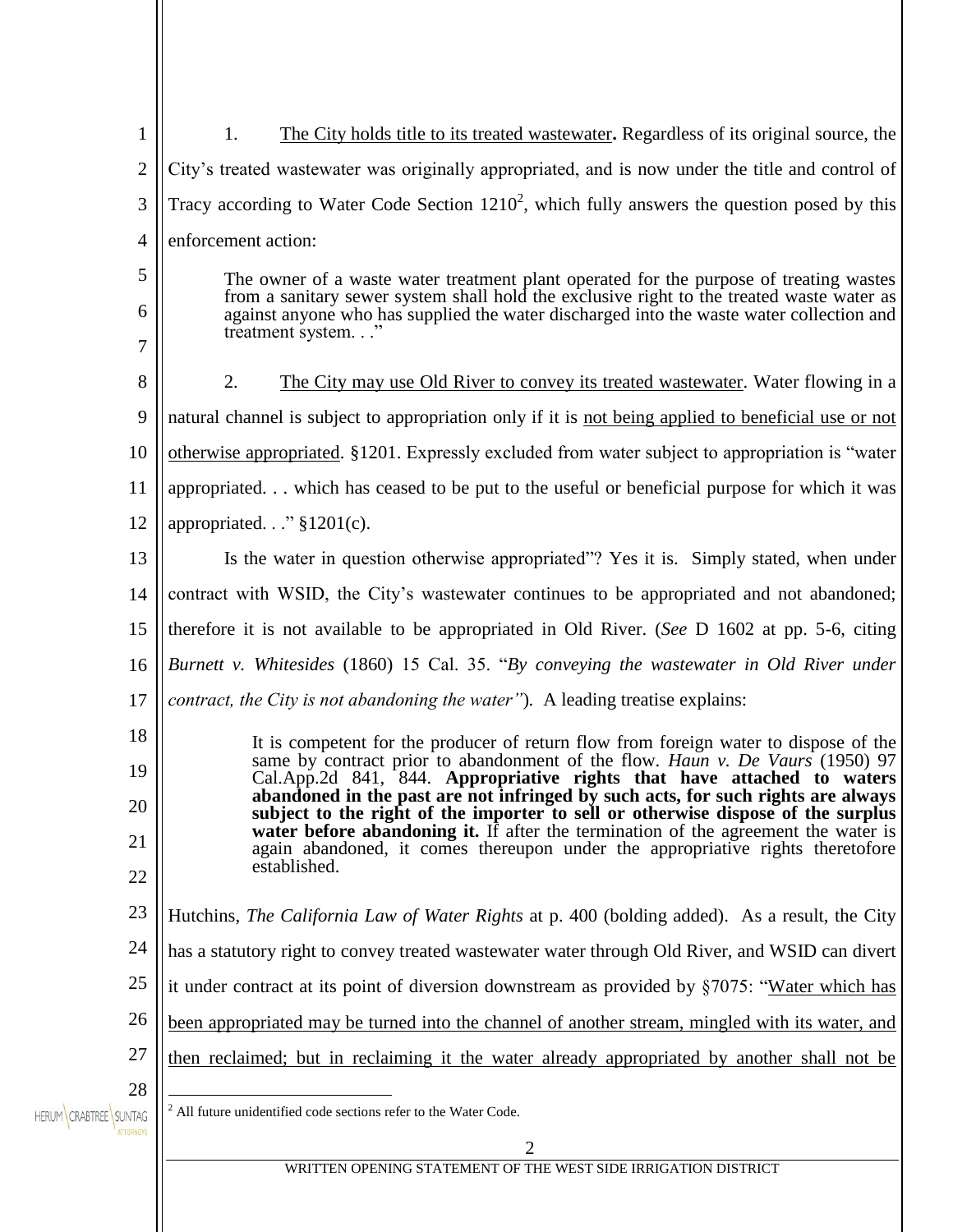1 diminished". Underscoring added. WSID has and will establish that diverting treated 2 wastewater, which is similar in quality to Old River water, does not diminish water others are 3 entitled to in Old River, as this diversion does not change the relevant water flow, levels, or 4 quality. 5 B. **WATER CODE SECTION 1211 DOES NOT APPLY TO WSID'S DIVERSION OF THE CITY OF TRACY'S TREATED WASTEWATER.** 6 Section 1211 provides: 7 8 (a) Prior to making any change in the point of discharge, place of use, or purpose of use of treated wastewater, the owner of any wastewater treatment plant shall obtain approval 9 of the board for that change. . . 10 (b) Subdivision (a) does not apply to changes in the discharge or use of treated 11 wastewater that do not result in decreasing the flow in any portion of a watercourse. 12 Underscoring added. At the request of the Board, Subsection (b) was added to §1211 in 2001. 13 At the time the Board explained the reason for the quested statutory amendment as follows: 14 "Where there is no threat to instream flows or third party water-right holders, requiring [Board] 15 review is an unnecessary burden on wastewater reclamation." WSID0027. WSID has proven the applicability of  $$1211(b):$ <sup>3</sup> (1) WSID's operator has testified that 16 17 he did not observe any change in flow in Old River at any time in 2014 when diversions of City 18 of Tracy wastewater of up to 13 cfs were being made under contract (WSID0174 at p. 6), (2) 19 WSID's expert, Tom Burke, has testified that he used DSM2, a scientific accepted Delta model, 20 to determine that no measurable decrease in flow or water levels results from WSID's diversion 21 of 8 to 14 cfs (WSID0123 at ¶12; WSID0125 at p. 2), and, most telling, (3) the PT itself has 22 acknowledged in its testimony that: 23 Mr. Burke used DSM2 to demonstrate that WSID diversions of 8 and 14 cfs do not affect water levels. **I agree that pumping such a relatively small quantity of water from a**  24 **relatively large channel will have no substantive observed effect.** The correct conclusion should rather state: "Given the numerous withdrawals in the Delta, and the 25 effect of the tides, water is always moving back and forth in the channels but the elevations of the water in the channels experience little change in response to a single, 26 relatively small diversion of 14 cfs." 27 (WR-213 at p. 4, bolding added). The PT did not introduce any evidence contradicting WSID's 28  $\overline{a}$ <sup>3</sup> WSID and the PT disagree over who has the burden of proof that §1211(b) applies. In any event, WSID has met the burden. HERUM CRABTREE SUNTAG 3 WRITTEN OPENING STATEMENT OF THE WEST SIDE IRRIGATION DISTRICT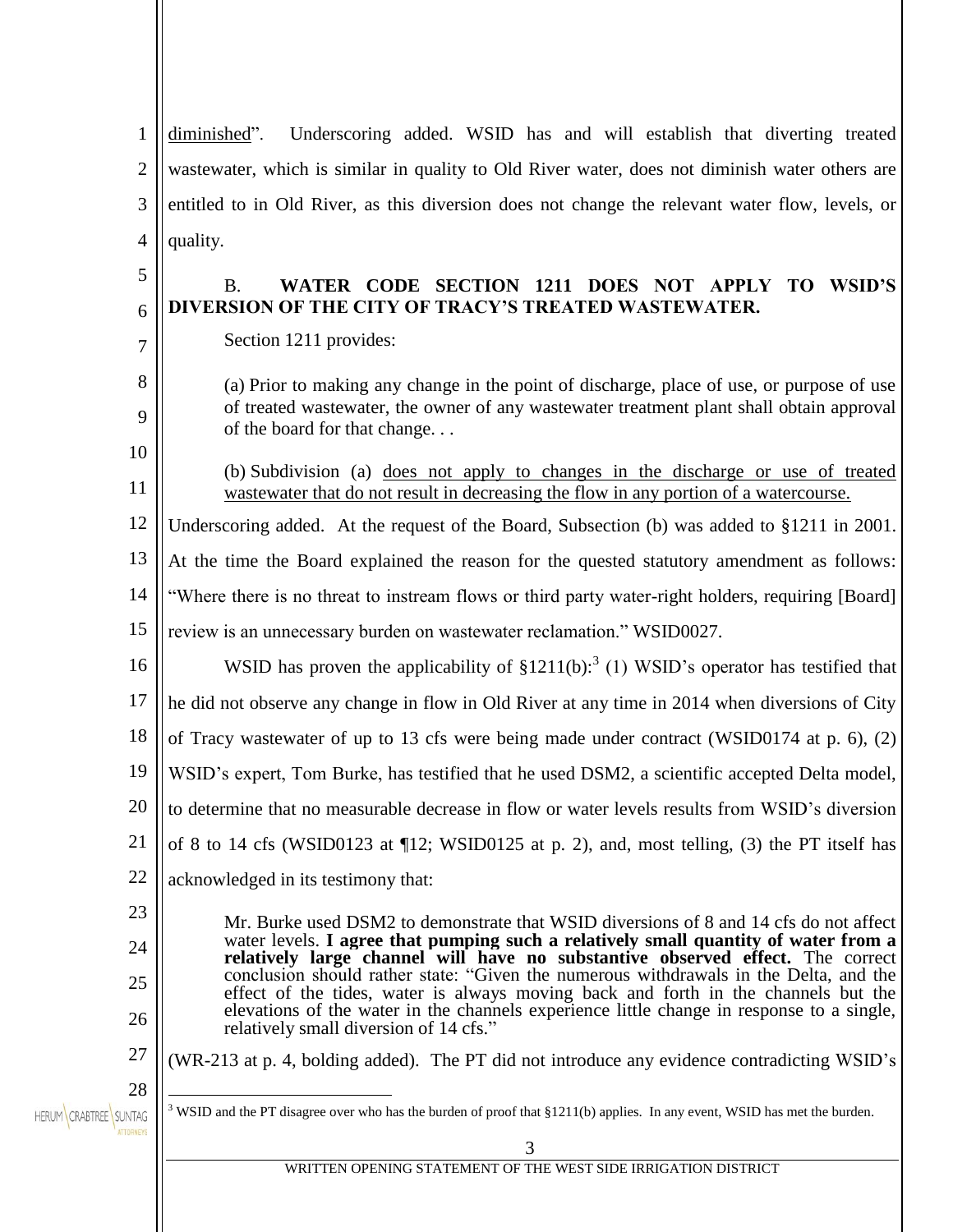1 2 3 4 5 6 7 8 9 10 evidence, and its truncated investigation neglected to take flow measurements at the WSID point of diversion, or downstream in either direction. WSID0152 at pp. 92-93. Instead the PT simply offers a naked opinion that WSID's diversion would "necessarily reduce the flow of the Old River" (PT Opposition to WSID Motions at p. 9) citing only to testimony of Kathy Mrowka and Kathryn Bare who in turn simply make the statements free and unburdened by evidentiary support. WR-7 at pp. 13-15 and WR-13 at pp 3, 5. Such fact starved conclusions cannot fill in the gaps and discrepancies in the PT presentation. Subsequently, for the first time, others argue that WSID's diversion of the City's treated wastewater would adversely affect the quality of water in Old River, raising an issue not contemplated by 1211(b) and representing an obvious attempted *post-hoc* rationale to salvage the Enforcement Action on this issue.

## C. **NO WATER RIGHT APPLICATION IS REQUIRED TO DIVERT TREATED WASTEWATER.**

13 14 15 16 17 18 19 20 As a matter of law, WSID can divert the City's wastewater by contract without an appropriative right because the water remains appropriated and is not abandoned. Wat. Code Section 1201(c). Only water flowing in a natural channel not being applied to beneficial use or not otherwise appropriated, is available for appropriation. Wat. Code Sec. 1201. "Although appropriative rights can attach to any unappropriated water flowing in a stream, previously appropriated water only becomes unappropriated if it is abandoned". State Water Resources Control Board Order No. WR 97-05 at pp. 27-28. "Unappropriated water does not include water being used by others under paramount rights". D 1635 at p. 26*.*

21 22 23 24 25 26 27 28 Shockingly, the PT claims without supplying any statutory or decisional law citation: "The general rule is diversions of wastewater discharge to a stream channel can occur only under a valid appropriative water right," (PT Opposition to WSID Motions at p. 10). For its statement that "use of foreign waters in contingent on having a valid appropriative right" (Id. at p. 9), the PT cites only to a bald statement by Kathy Mrowka that this is the way it is. WR-7 at p. 14. Staff conclusions unsupported by facts are not substantial evidence and may not be relied upon by decision makers. *Walnut Acres Neighborhood v. City of Los Angeles* (2015) 235 Cal.App.4<sup>th</sup> 1303. The PT argues "the Board has required wastewater discharges to obtain appropriative

HERUM CRABTREE SUNTAG

11

12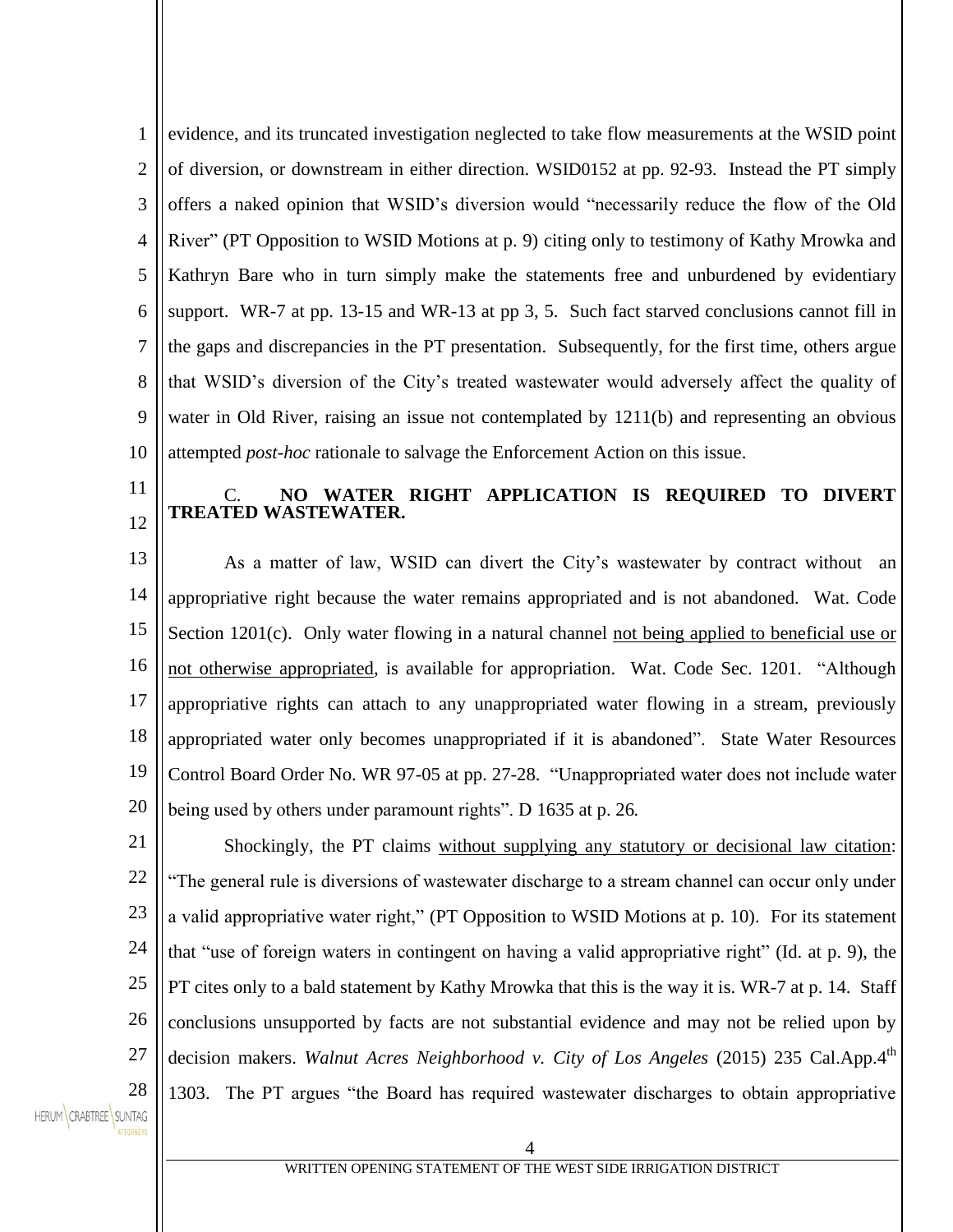1 2 3 4 5 6 7 8 9 10 11 12 permits in order to withdraw discharged water downstream," with a single meager reference to D 1638. Yet D 1638 supports neither this statement nor the PT's other assertions. In D 1638 the Board did not "require" Thousand Oaks to obtain a water right permit; rather, Thousand Oaks *voluntarily* filed a water right application to appropriate both its treated wastewater and additional flows within the natural watercourse. It was this request to appropriate additional flows that compelled Thousand Oaks to seek a permit. Nothing in D 1638 expressly or impliedly suggests that just diverting wastewater triggers the need for an appropriative permit and nothing in D 1638 supports a "general rule" that wastewater diversions can "occur only under a valid appropriative water right." D 1638 is the only decision in which the State Board has granted a water right permit that incidentally includes treated wastewater,<sup>4</sup> and it is mischievous for the PT to misapply the Thousand Oaks Decision as the foundation for requiring WSID to obtain an appropriative permit to exclusively divert Tracy's wastewater.

13 14 15 16 17 18 19 20 21 22 The City's treated wastewater is previously appropriated and, when under contract with WSID, remains under the City's control; thus the water is being applied to beneficial use, remains appropriated, and therefore is not subject to appropriation. At no time has it reverted to unappropriated water or stopped being applied for a beneficial use, and it is irrelevant that the City previously abandoned the water into the river. An appropriator "that has abandoned water in the past, causing an artificial flow of water, may cease to abandon water as it increases its use of water." Order WR 97-05 at p. 28, citing *Stevens v. Oakdale Irrigation District* (1939) 13 Cal.2d 343. The City assumed no legal obligation to continue to abandon water for the use of another (see D 1602 at p. 4; Order WR 95-9 at pp. 18-19; *Haun v. De Vaurs* (1950) 97 Cal.App.2d 841) and no private water rights holder complained about the agreement with WSID.

23

24 25 26 27 Once the City ceased to abandon its treated wastewater and opted to dispose of the water through formal written contract, it followed a practice endorsed and approved by the Board. *See* Order WR 95-9 *supra*, citing *Haun v. DeVaurs* (1950) 97 Cal.App.2d 841. It is fully consistent with State law to use stream channels to convey the water to the contracting user: "The intention not to abandon the water turns the stream channel into a mere means of conveyance". D 334, at

28

 $\overline{a}$ 

HERUM CRABTREE SUNTAG

<sup>4</sup> Other than pursuant to Water Code Sections 1485 and 1486, which are distinguishable.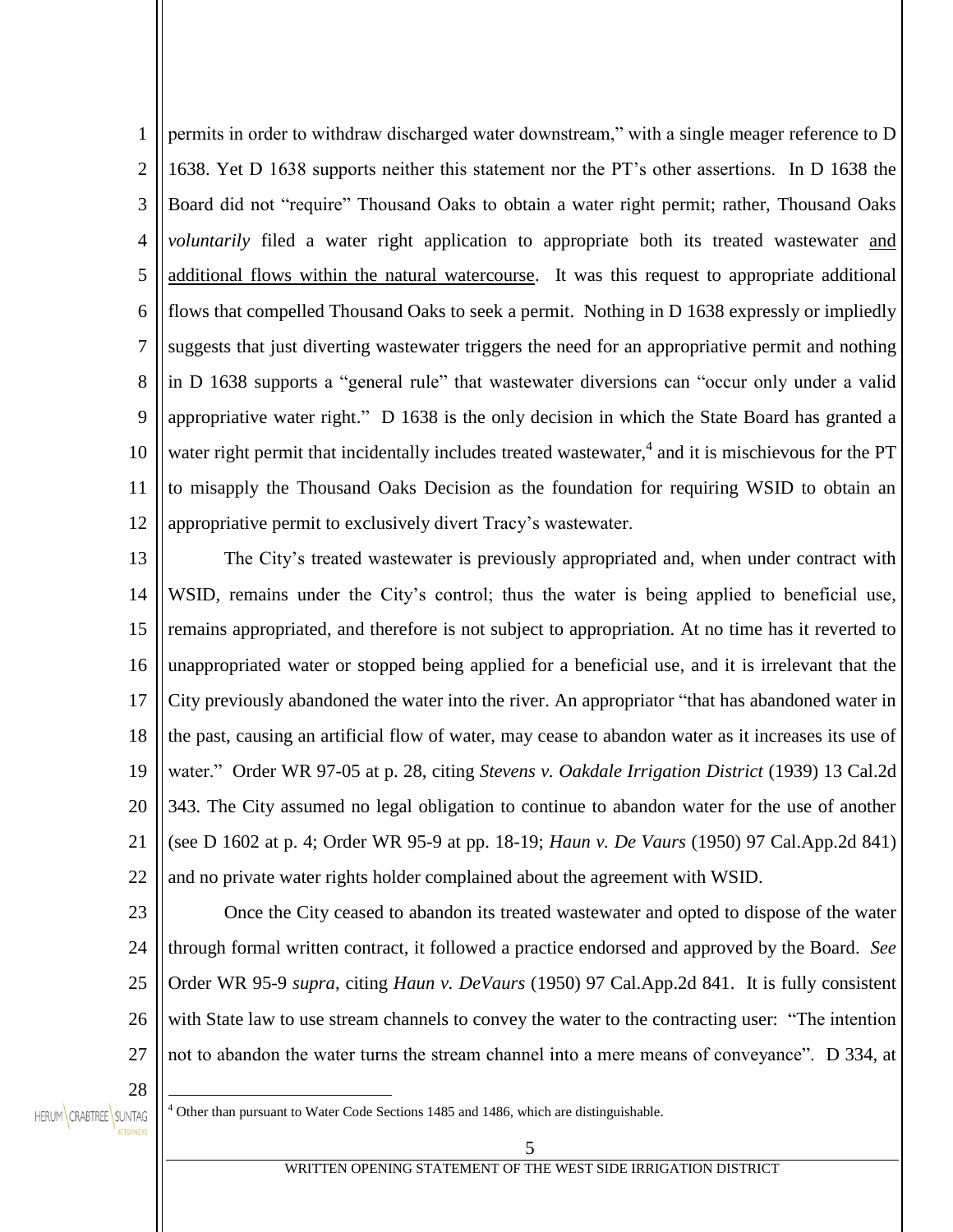1 2 3 4 5 p. 18, citing Weil, *Water Rights in the Western States*, 3rd Edition, Vol. 1, pp. 37 and 38. Indeed the Board concedes that water may be abandoned, reclaimed and conveyed through stream channels: "The intent to recapture is essential, and without it, the water is abandoned; and as previously set forth, cannot be reclaimed again claimants on the stream, existing at the time the recapture is attempted." D 334.

6 7 8 9 10 11 12 13 14 Rather than carve out limited exceptions to the newly minted "rule" designated by the PT to salvage this Enforcement Action, §§1485 and 1486 provide that specified producers of wastewater "*may* file an application for a permit to appropriate" that water. Italics added*.* May is a permissive and not mandatory term, and does not compel any diverter to obtain a permit. State Water Board Decision D 851 succinctly states at page 11: "While under his control the applicant's drainage water is his to use and a permit to appropriate same would avail him nothing," while Water Right Order 2004-0004 adds: "Water that is appropriated and is flowing in a channel under the control of its appropriator is not subject to appropriation by others", at p. 5, citing *Stevens, supra* at p. 352.

**III. WSID IS LEGALLY ALLOWED TO DIVERT WATER DISCHARGED FROM THE BETHANY DRAIN INTO ITS INTAKE CHANNEL DURING THE IRRIGATION SEASON** 

17 18 19 20 This issue is the most frustrating for WSID and the reason and basis for the PT's objection is perplexing. The issue of the right to return flows has long been established in California, and forms the basis for hundreds of thousands of acre feet of irrigation throughout the state every year. It is a matter of horn book law that:

The general rule as to waste and seepage waters is that the owner of the land on which they originate is not obligated to continue to allow the waste and seepage. [citations omitted]. . .The original owner of waste and seepage waters has a right to recapture these waters for use on his own land. [citations omitted]. The right to discharge water into a natural watercourse has long been recognized.

24 Rogers & Nichols, *Water for California,* Vol. I, Chapter XI, §§260, 261, underscoring added.

25 26 27 28 Rather than follow this historical and unambiguous rule, the PT offers a deftly ambulatory and unstable contradictory position. The PT originally requested a CDO ordering WSID to cease diverting intermingled tail water diversions form Old River "until the SWRCB determines that there is sufficient water in the system to support beneficial use at the priority of

HERUM CRABTREE SUNTAG

15

16

21

22

23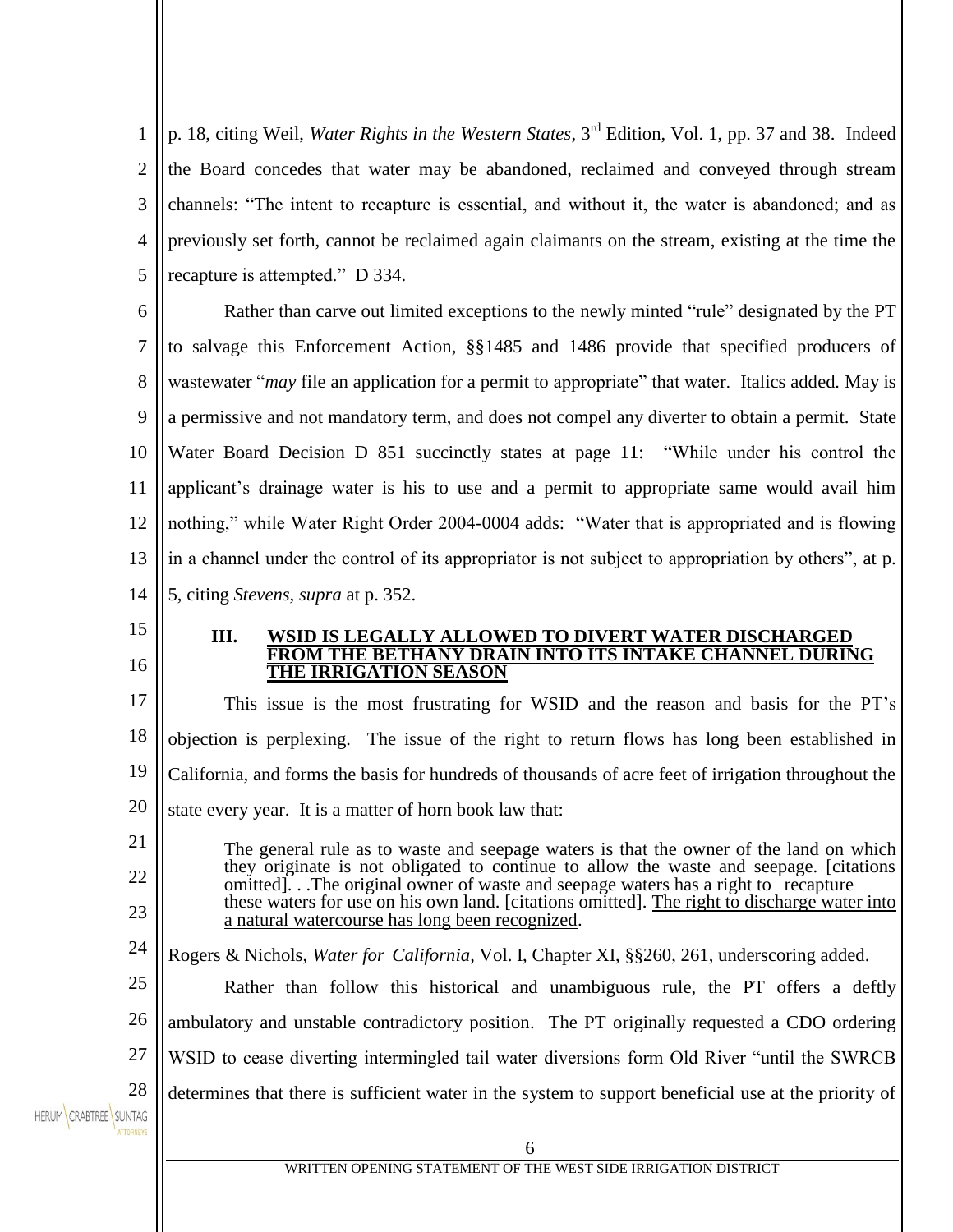| $\mathbf{1}$           | License 1381". WR-1 at p. 8. This request was abandoned when the PT requested a revision to         |
|------------------------|-----------------------------------------------------------------------------------------------------|
| $\overline{2}$         | the CDO ordering WSID to cease diversions of intermingled tail water diversions from old River      |
| 3                      | until "West Side Irrigation District installs measurement devices sufficient to ensure that tail    |
| $\overline{4}$         | water diversions are limited to the amount of tail water arising from irrigation on West Side       |
| 5                      | Irrigation District's lands" (WR-7 at p. 7). Apparently dissatisfied with this legal theory, most   |
| 6                      | recently, in the PT response to WSID's Motion for Summary Judgment, the PT now asserts that         |
| 7                      | WSID can only legally use non-foreign water. The only consistent element to these three wildly      |
| 8                      | diverse theories is that none of them are accompanied by any recognized legal support (PT           |
| 9                      | Opposition to WSID Motions at p. 11).                                                               |
| 10                     | THE BETHANY DRAIN DURING THE IRRIGATION<br>WATER IN                                                 |
| 11                     | SEASON IS COMPRISED SOLELY OF WSID IRRIGATION RETURN FLOW AND<br><b>SHALLOW GROUNDWATER.</b>        |
| 12                     | Responding to the CDO, WSID has undertaken extensive investigation into the source of               |
| 13                     | the waters in the Bethany Drain. The conclusion is definitive and WSID will testify that water in   |
| 14                     | the Bethany Drain during the irrigation season is comprised solely of two sources:                  |
| 15                     | 1. Irrigation return flow from lands within WSID, and                                               |
| 16                     | 2. Shallow groundwater accretions captured through tile drainage, from inside                       |
| 17                     | WSID and from a two square mile area within Tracy, outside of the boundaries of WSID.               |
| 18                     | WSID confirmed these facts, and its primary system operator, in sworn testimony,                    |
| 19                     | testified to the truth of these facts. Despite this, for reasons WSID finds baffling, the PT        |
| 20                     | continues to provide the Hearing Officer with misinformation and continues relying on stale and     |
| 21                     | outdated documents I order to falsely assert "that Bethany Drain also collects drainage water       |
| 22                     | from neighboring irrigation districts" (PT Response to WSID's Separate Statement of Facts at        |
| 23                     | page 5 lines 1-2) despite the fact that WSID has continually represented that this is not the case, |
| 24                     | and notwithstanding the fact that WSID provided evidence that at least one of the outside           |
| 25                     | drainage agreements was terminated. WSID0174 at p. 6. The only support cited for these              |
| 26                     | assertions are Kathy Mrowka's references to a stale, outdated and factually inaccurate 2009         |
| 27                     | Report (WR-7 at p. 10), and Kathryn Bare's naked statement that this was her "understanding"        |
| 28                     |                                                                                                     |
| <b>CRABTREE</b> SUNTAG |                                                                                                     |
|                        | 7                                                                                                   |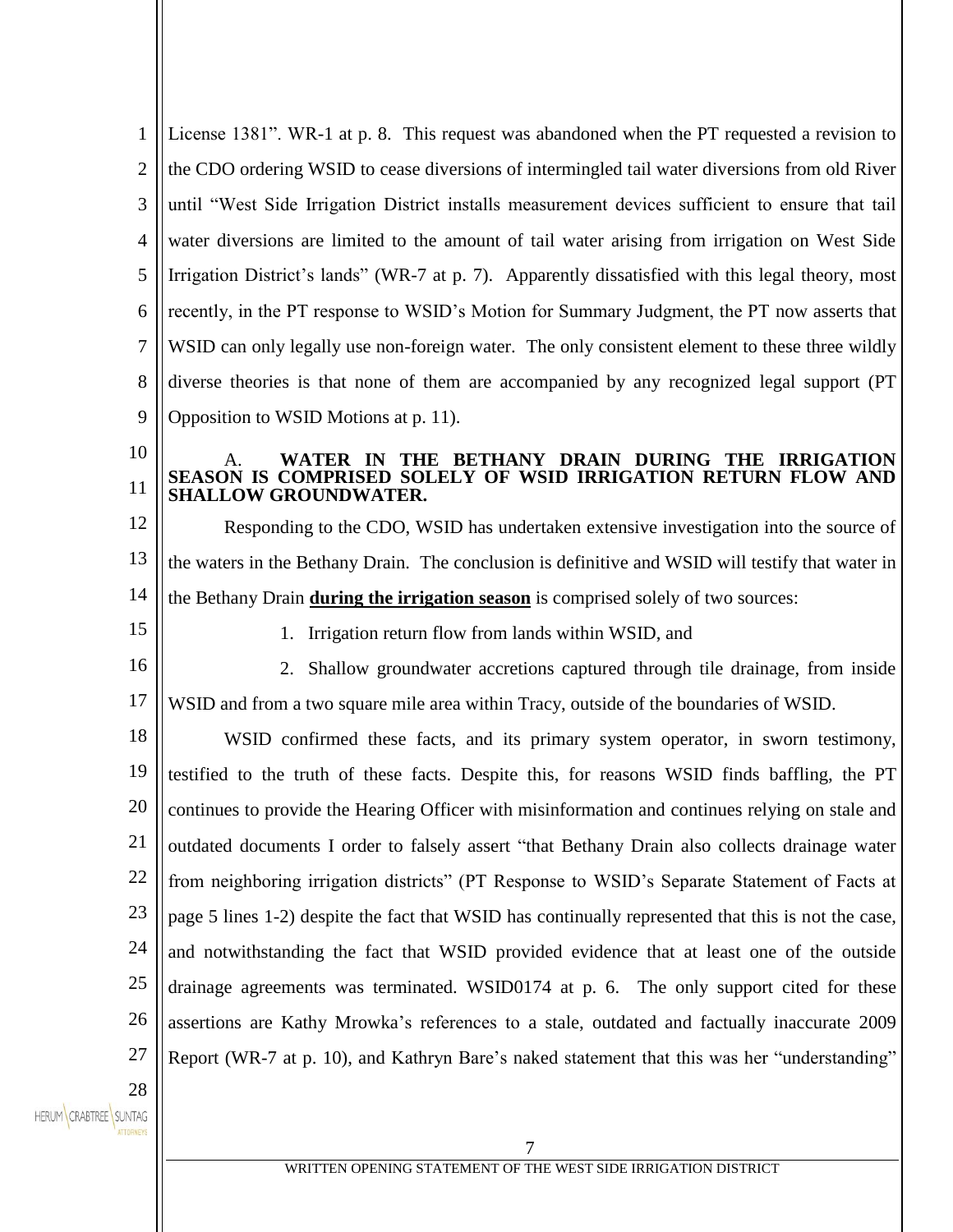| 1              | (WR-13 at p. $6$ ) <sup>5</sup> . While the PT correctly states that WSID's drainage system "extends into and                                                                                                                                                              |  |
|----------------|----------------------------------------------------------------------------------------------------------------------------------------------------------------------------------------------------------------------------------------------------------------------------|--|
| $\overline{2}$ | serves a 2-square mile area of de-annexed lands that are part of the City of Tracy" and that                                                                                                                                                                               |  |
| 3              | "[d] rainage from the City is conveyed into the drain pursuant to agreement between WSID and                                                                                                                                                                               |  |
| $\overline{4}$ | the City of Tracy." (PT Response to WSID's Separate Statement of Facts at page 5 lines 21-23),                                                                                                                                                                             |  |
| 5              | these statements are irrelevant concerning WSID's legal authority to divert water in the Bethany                                                                                                                                                                           |  |
| 6              | Drain during the irrigation season. Services provided by WSID to areas outside of its                                                                                                                                                                                      |  |
| 7              | boundaries collect municipal stormwater runoff only, which does not occur during the irrigation                                                                                                                                                                            |  |
| 8              | season. Mr. Martinez succinctly states: "Very simply, during the irrigation season, there is no                                                                                                                                                                            |  |
| 9              | storm water runoff delivered from the City under the 2010 Drainage Agreement." WSID0174 at                                                                                                                                                                                 |  |
| 10             | p. 10. The PT does not dispute this statement with a fact based analysis.                                                                                                                                                                                                  |  |
| 11             | WATER CODE SECTION 7075 ALLOWS THE WATER IN THE<br>В.<br>BETHANY DRAIN TO BE RECAPTURED FROM THE INTAKE CHANNEL°.                                                                                                                                                          |  |
| 12             |                                                                                                                                                                                                                                                                            |  |
| 13             | Because water within the Bethany Drain is "waste and seepage," that is, irrigation and                                                                                                                                                                                     |  |
| 14             | shallow groundwater captured by tile drains, WSID is entitled to recapture it because (1) the                                                                                                                                                                              |  |
| 15             | majority of it is groundwater beyond the reach of the Board's regulatory authority, and (2) the                                                                                                                                                                            |  |
| 16             | remainder is irrigation return flow directly from lands within WSID.                                                                                                                                                                                                       |  |
| 17             | The PT concedes that drainage water from WSID's Bethany Drain enters the WSID                                                                                                                                                                                              |  |
| 18             | Intake Canal, briefly commingles with water from Old River present in the Intake Canal, and                                                                                                                                                                                |  |
| 19             | then is pumped out of the Intake Canal at WSID's point of diversion. The Board offers no                                                                                                                                                                                   |  |
| 20             | evidence that the quality of the water being discharged from Bethany Drain is any different from                                                                                                                                                                           |  |
| 21             | the quality of water in the Intake Canal that WSID pumps. Yet, even if there was a water quality                                                                                                                                                                           |  |
| 22             | difference, it would not matter in this context. Under these undisputed facts, the law authorizes                                                                                                                                                                          |  |
| 23             | WSID to pump a quantity of water equal to its Bethany Drain discharges without a water right                                                                                                                                                                               |  |
| 24             | permit because it is simply maintaining control of and conveying its own drainage water.                                                                                                                                                                                   |  |
| 25             | <sup>5</sup> In the context of Ms. Bare's testimony the term "understanding" apparently means "this is what others told me."                                                                                                                                               |  |
| 26             | <sup>6</sup> The PT also raises a new argument for the first time in its Response to WSID's Separate Statement of Facts. arguing that to the<br>extent water discharged from the Bethany Drain includes irrigation return flows that originated from non-foreign Old River |  |
| 27             | diversions, re-diversion of those flows counts against License 1381 (citing only WR-Kathy Mrowka testimony as the law). This<br>argument is unsupported. Water in a natural watercourse can be diverted either under a License or by maintaining control over              |  |

28 HERUM CRABTREE SUNTAG that water. A right holder will likely take different actions depending upon the year type. In addition, prior correspondence from

WSID confirmed that drain water was not being counted against diversions under License 1381 (WSID0017 at p. 2).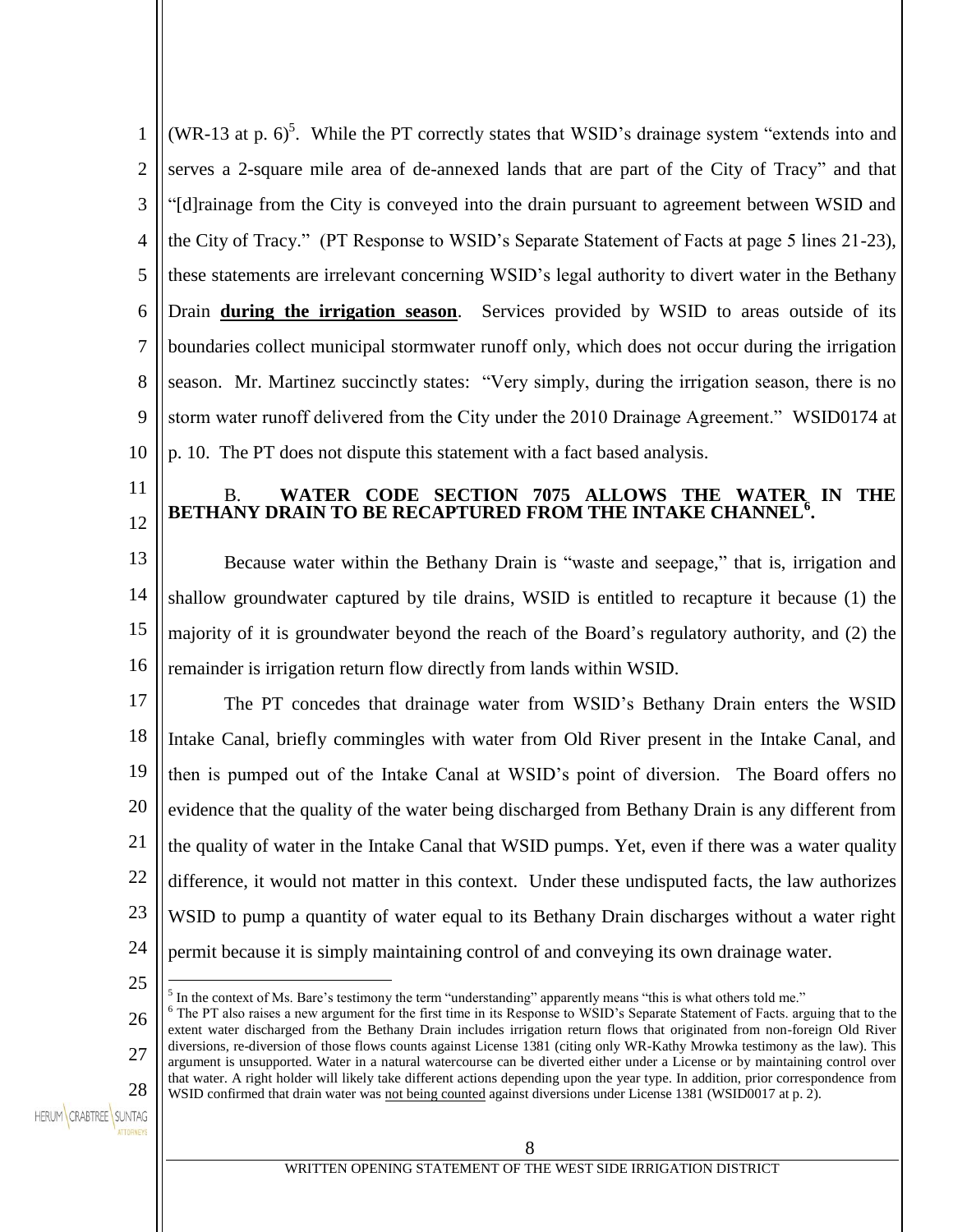| $\mathbf{1}$                             | The Board expressly recognizes this right for DWR and USBR: "By their export                                                                                                                    |
|------------------------------------------|-------------------------------------------------------------------------------------------------------------------------------------------------------------------------------------------------|
| $\overline{2}$                           | pumping, DWR and the USBR are turning water into the channels of the San Joaquin River,                                                                                                         |
| 3                                        | commingling it, and then reclaiming it, as [Section 7075] authorizes." State Water Board                                                                                                        |
| 4                                        | Order WR 89-8 at p. 25 (bolding added). Section 7075 codifies a long line of California cases                                                                                                   |
| 5                                        | clarifying a party's right to convey water through a natural watercourse, commingle it, and                                                                                                     |
| 6                                        | recapture it downstream. The seminal case on recapture, decided before the Civil War, is <i>Butte</i>                                                                                           |
| 7                                        | Canal and Ditch Co. v. Vaughn (1858) 11 Cal. 143, where the Supreme Court first upheld the                                                                                                      |
| 8                                        | right of a prior appropriator to convey, commingle and recapture water using a natural                                                                                                          |
| 9                                        | watercourse. The <i>Butte</i> court was not persuaded by an allegation, remarkably similar to the                                                                                               |
| 10                                       | assertion advanced by this PT nearly 160 years later, that an appropriator could be injured by                                                                                                  |
| 11                                       | such commingling by injuring the quality of the water in the natural stream Id. at p. 148.                                                                                                      |
| 12                                       | Contrary to the PT's assertion, Water Code §7075, by its plain language, is not limited in its                                                                                                  |
| 13                                       | application to foreign waters, but applies to all "waters which has been appropriated." Section                                                                                                 |
| 14                                       | 7075 is derived from a predecessor statute, Civil Code section 1413, enacted in 1872, which used                                                                                                |
| 15                                       | the same wording, and codifies California case law, such as <i>Butte Canal and Ditch Co. v.</i>                                                                                                 |
| 16                                       | <i>Vaughn</i> (1858) 11 Cal. 143, which does not refer to foreign water, and states only:                                                                                                       |
| 17                                       | The first appropriator of the water of a stream passing through the public lands in this                                                                                                        |
| 18                                       | State, has the right to insist that the water shall be subject to his use and enjoyment to the<br>extent of his original appropriation, and that its quality shall not be impaired so as to the |
| 19                                       | defeat the purpose of its appropriation. To this extent his rights go, and not further. In<br>subordination of these rights, subsequent appropriators may make such use of the channel          |
| 20                                       | of the stream as they think proper, and they may mingle with its waters other waters, and<br>divert an equal quantity, as often as they choose. Whilst resting in the perfect enjoyment         |
| 21                                       | of their original rights, the first appropriators have no cause of complaint.                                                                                                                   |
| 22                                       | <i>Butte Canal</i> at pp. 153-154 (underscoring and bolding added).                                                                                                                             |
| 23                                       | WSID MEASURES ALL DISCHARGES AND DIVERSIONS.<br>C.                                                                                                                                              |
| 24                                       | This record includes unambiguous evidence that WSID measures all discharges from the                                                                                                            |
| 25                                       | Bethany Drain into the WSID Intake Canal. WSID0174 at pp. 2-4. The WSID methodology is                                                                                                          |
| 26                                       | reasonable, and consistent with general irrigation operations in California. WSID0175. Thus the                                                                                                 |
| 27                                       | PT must conveniently ignore the record in order to assertion that "it is unclear how the weir is                                                                                                |
| 28                                       | calibrated and measured with any reasonable accuracy. (Response to Statement of Facts at p. 6                                                                                                   |
| HERUM CRABTREE SUNTAG<br><b>TTORNEYS</b> |                                                                                                                                                                                                 |
|                                          | 9                                                                                                                                                                                               |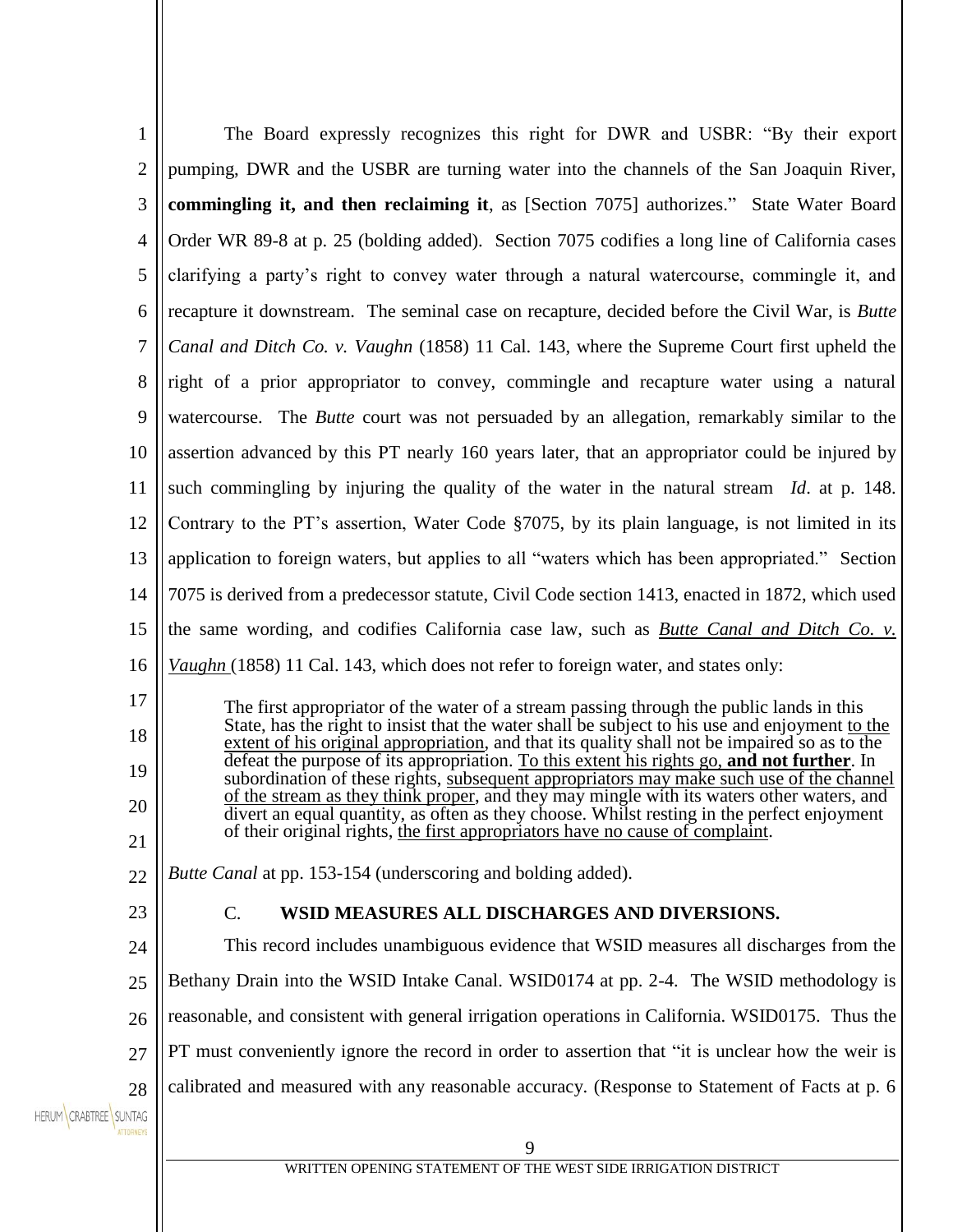1 2 lines 15-16.). (*See* WSID0175 at p. 5. "A weir is a flow measuring device. It should not require calibration if it is properly installed and operated.")

3 4 5 6 7 8 9 10 11 12 13 14 15 16 17 18 19 20 Similarly, WSID measures all diversions from the Intake Channel. WSID0174 at pp. 4-6. The Prosecution Team asserts that WSID "admits" that it diverted in excess of Bethany Drain discharges on at least 22 days during the 2015 unavailability period – this is simply not the case, as demonstrated by WSID's rebuttal exhibits. WR-217 does not use the correct figures for pumping rates from the Intake Channel<sup>7</sup>. WSID0165 is a compilation using the correct measurements for inflow into and diversions out of the Intake Channel. WSID0165 demonstrates only five instances after June  $27$ ,  $2015^8$  where deliveries made to landowners within WSID appear to exceed measured discharges from the Bethany Drain. However, one cannot conclude from this anomaly that pumping exceeded Bethany Drain discharges, to the contrary, deliveries from WSID's irrigation system are not instantaneous; water pumped from the Intake Canal on one day will still rest in laterals and conveyance canals for several days and be available for pumping. Therefore, one cannot simply look at the measured Bethany Drain flow for one day and compare it directly to the calculated deliveries for that date - rather it would be more accurate to take a running average over multiple days to make such comparison. WSID0174 at p. 5. Given the overall operation of the system the measuring these two events in the same day is not correlated to meaningful data making this fallacious approach mere sophistry. The three day running averages surrounding the apparent five exceedances show that measured inflow from Bethany Drain over the three day period always exceeded measured pumping.

## **IV. CONCLUSION**

22 23 24 25 WSID has taken creative efforts to address the water shortage it has faced in 2014 and 2015. Those efforts are legal, and comport with long-standing interpretations of California water law. In its haste to use WSID as a "test case," the PT has included issues in the CDO that should ///

26

 $\overline{a}$ 

21

27

28

HERUM CRABTREE SUNTAG

<sup>7</sup> Ms. Bare takes a notation from Mr. Martinez's calendar, which (1) was never intended to be used as an accurate measurement of diversions, and (2) includes pumping under WSID's agreement with Banta-Carbona Irrigation District.

<sup>8</sup> Prior to June 27, 2015 WSID was diverting pursuant to agreement with Banta-Carbona Irrigation District and any amounts pumped from the Intake Channel above the Bethany Drain accretions were covered under that agreement.